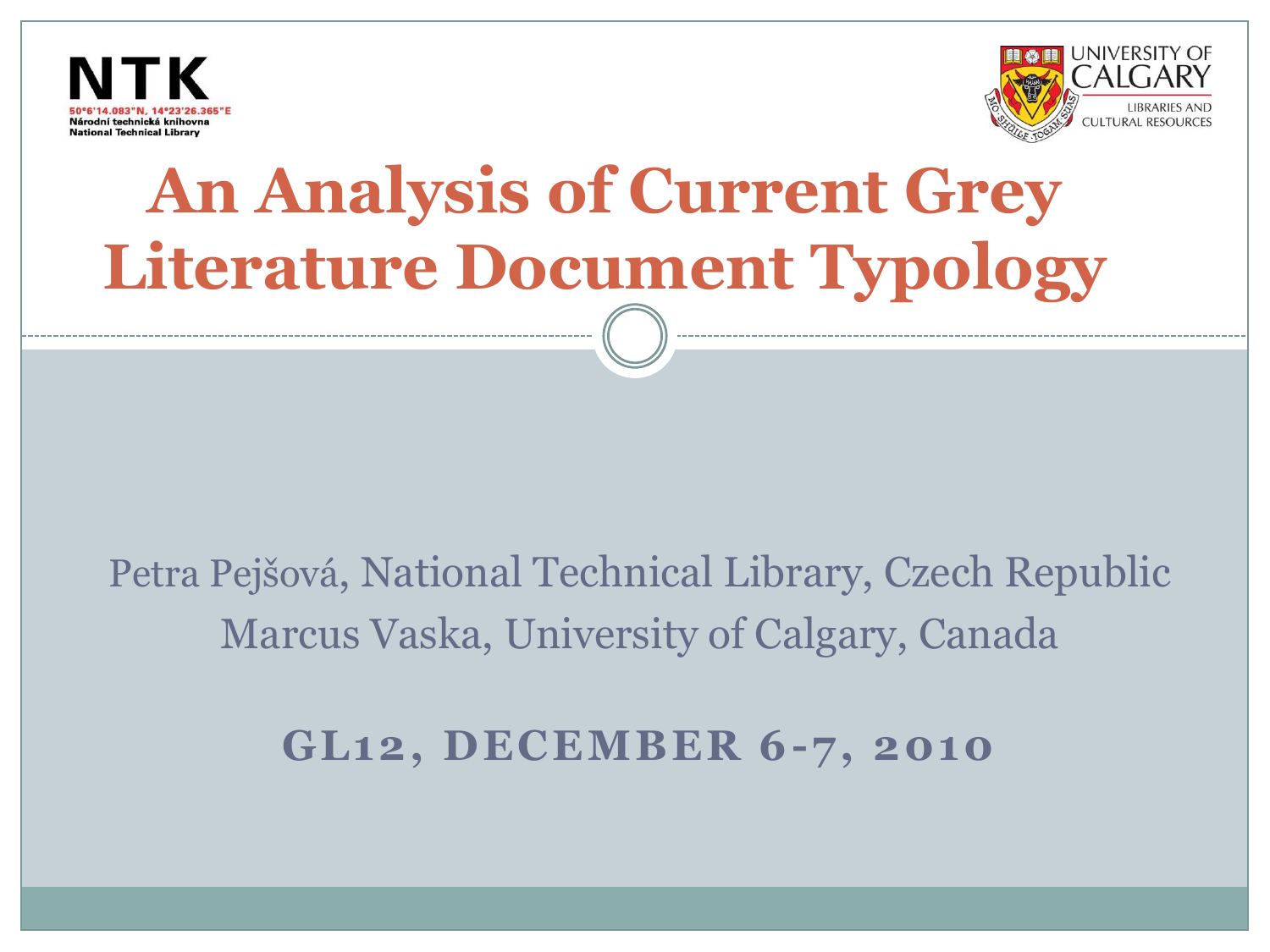### **Defining Typology in the Grey Literature**

- Typology in 1845: "a doctrine holding that things in Christian belief are prefigured or symbolized by things in the Old Testament"
- Typology in 2010: "a study of or analysis or classification based on types or categories."
- The representation of grey literature in numerous types and formats can indeed create the appearance of numerous aspects of grey literature that do not appear to hold a common purpose with each other, hence the need for a standard typology for this material to put everything in its place.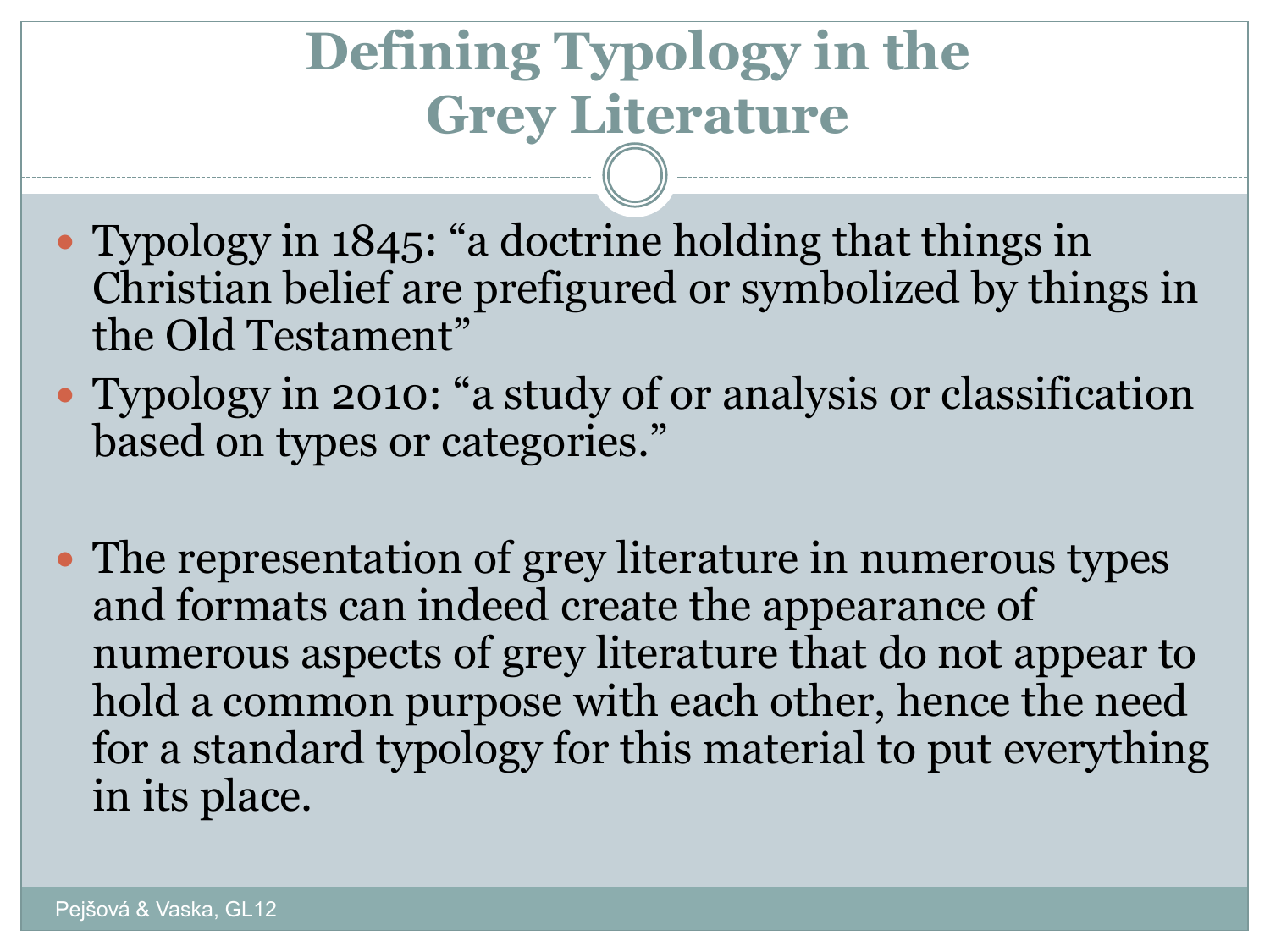### **Project Goals**

- Clear GL typology
- Structured GL typology
- Open discussion about GL typology
- Prepare data for machine readable format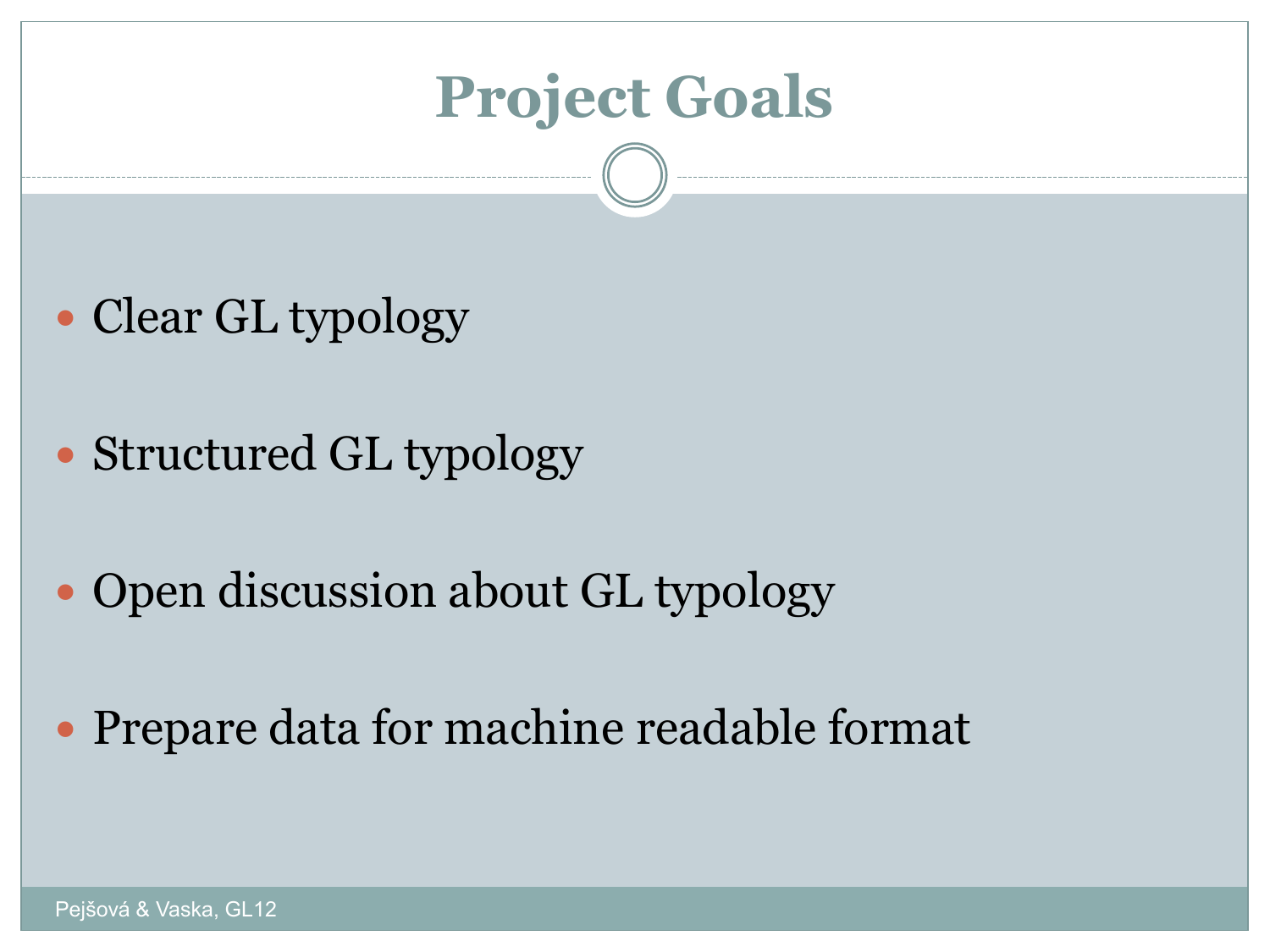## **Source Typologies for Analysis**

**GreyNet**

**<http://www.greynet.org/greysourceindex/documenttypes.html>**

**OpenSIGLE**

**<http://opensigle.inist.fr/>**

- **ROAR <http://roar.eprints.org/view/type/>**
- **NRGL**

**[http://nrgl.techlib.cz/index.php/Main\\_Page](http://nrgl.techlib.cz/index.php/Main_Page)**

**RIV**

**[http://www.vyzkum.cz/storage/att/571CC25629DE6F01C07E754](http://www.vyzkum.cz/storage/att/571CC25629DE6F01C07E754DC522AD73/riv10s4.pdf) [DC522AD73/riv10s4.pdf](http://www.vyzkum.cz/storage/att/571CC25629DE6F01C07E754DC522AD73/riv10s4.pdf)**

**ASEP**

**[http://www.iach.cz/knav/manual/typy\\_asep\\_riv\\_2010.html](http://www.iach.cz/knav/manual/typy_asep_riv_2010.html)**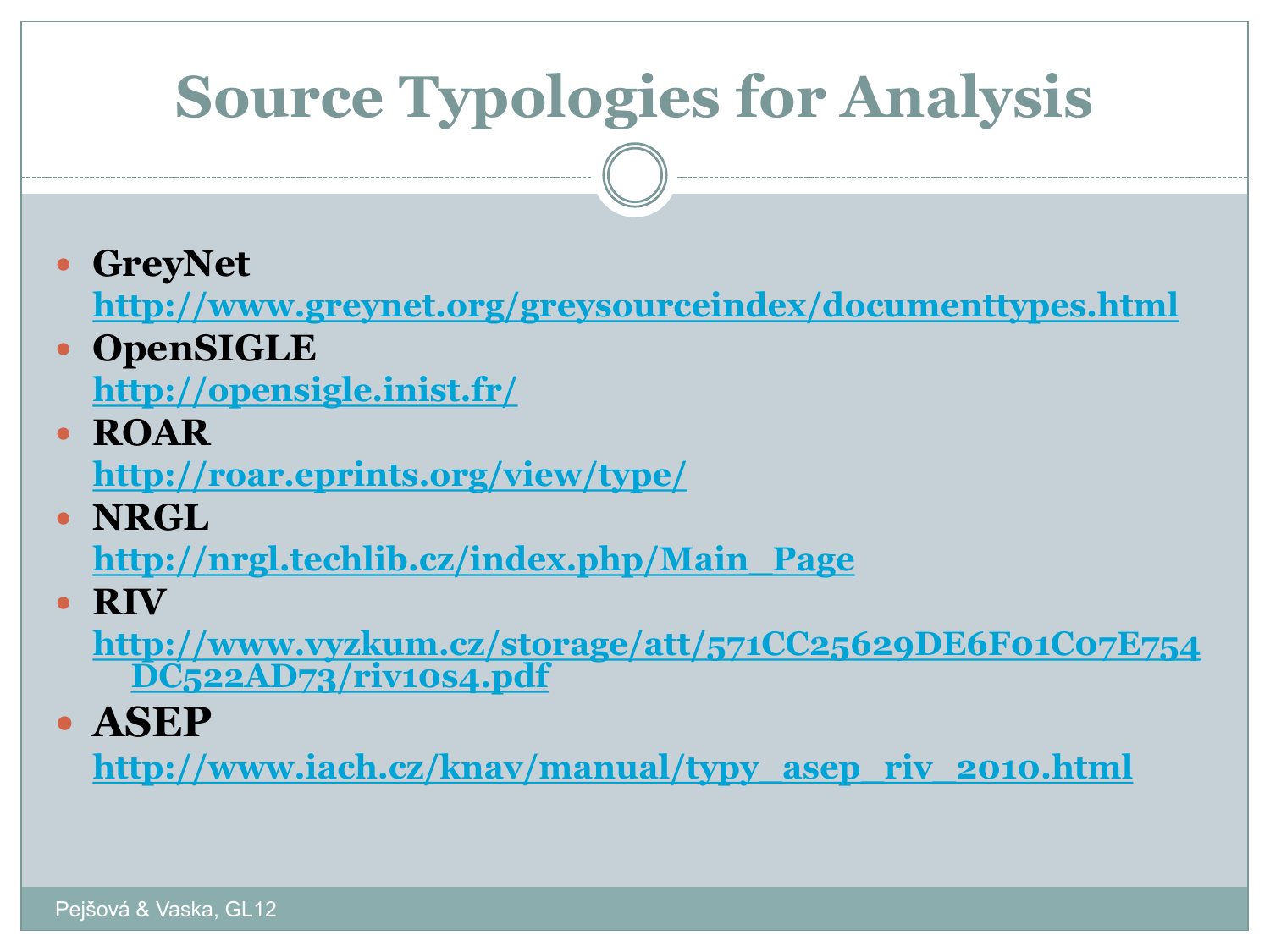## **Analysis of GL Typologies**

- 241 terms in total used to describe GL document types
	- 133 terms from GreyNet
	- 17 subject areas in OpenSIGLE
	- 1988 items in ROAR, organized into 9 repository types
- Document types have been grouped into 3 levels (primary, secondary, tertiary)

| o Primary:   | 39%    |
|--------------|--------|
| o Secondary: | 49%    |
| o Tertiary:  | $12\%$ |

 The above levels dispute the traditional notion of GL as consisting of mainly primary literature (theses, reports, and government documents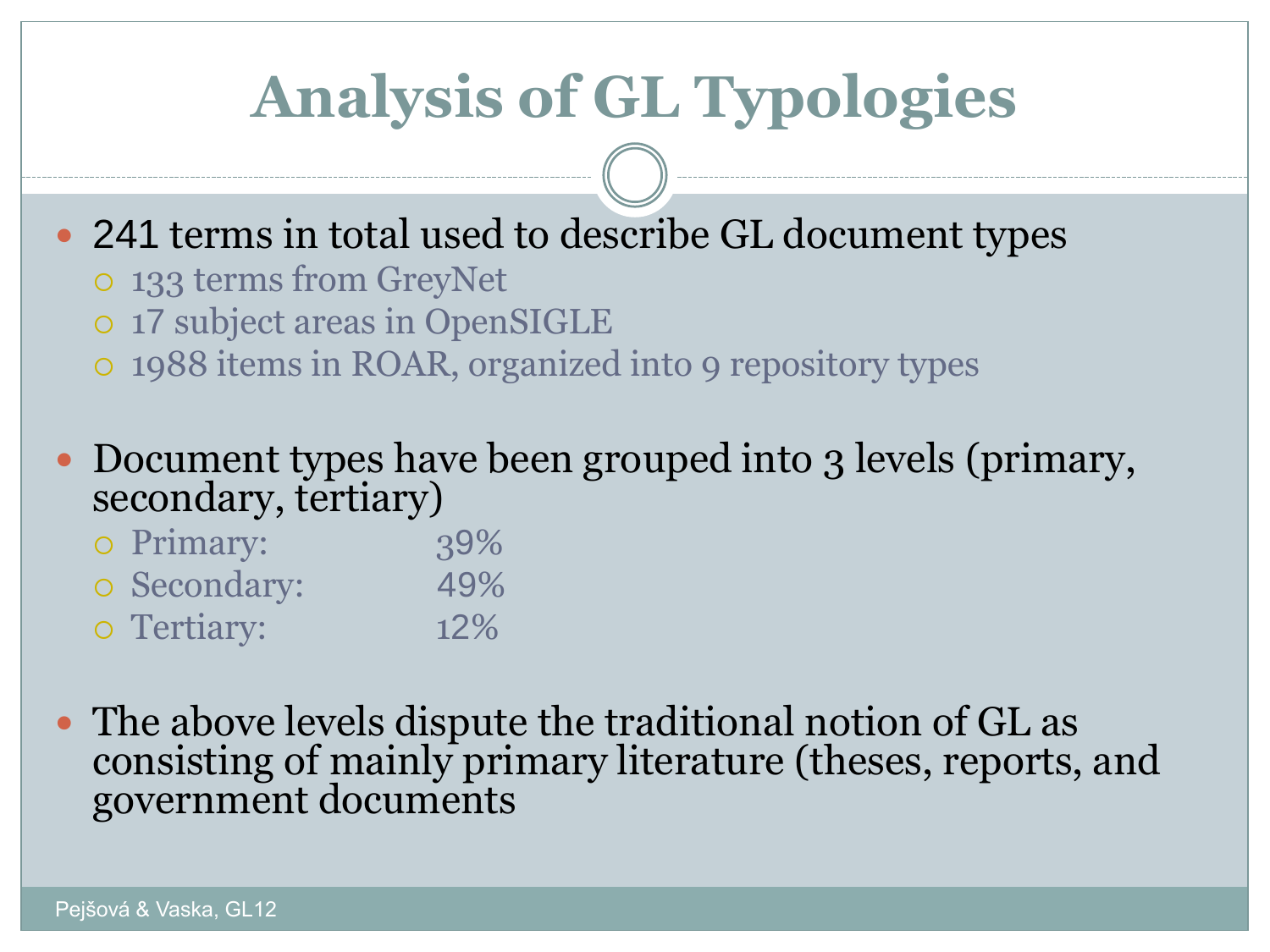## **Aspects in GL Typologies**

- Document Type
- Collection
- Format
- Content
- Event
- Producer
- Location
- Source

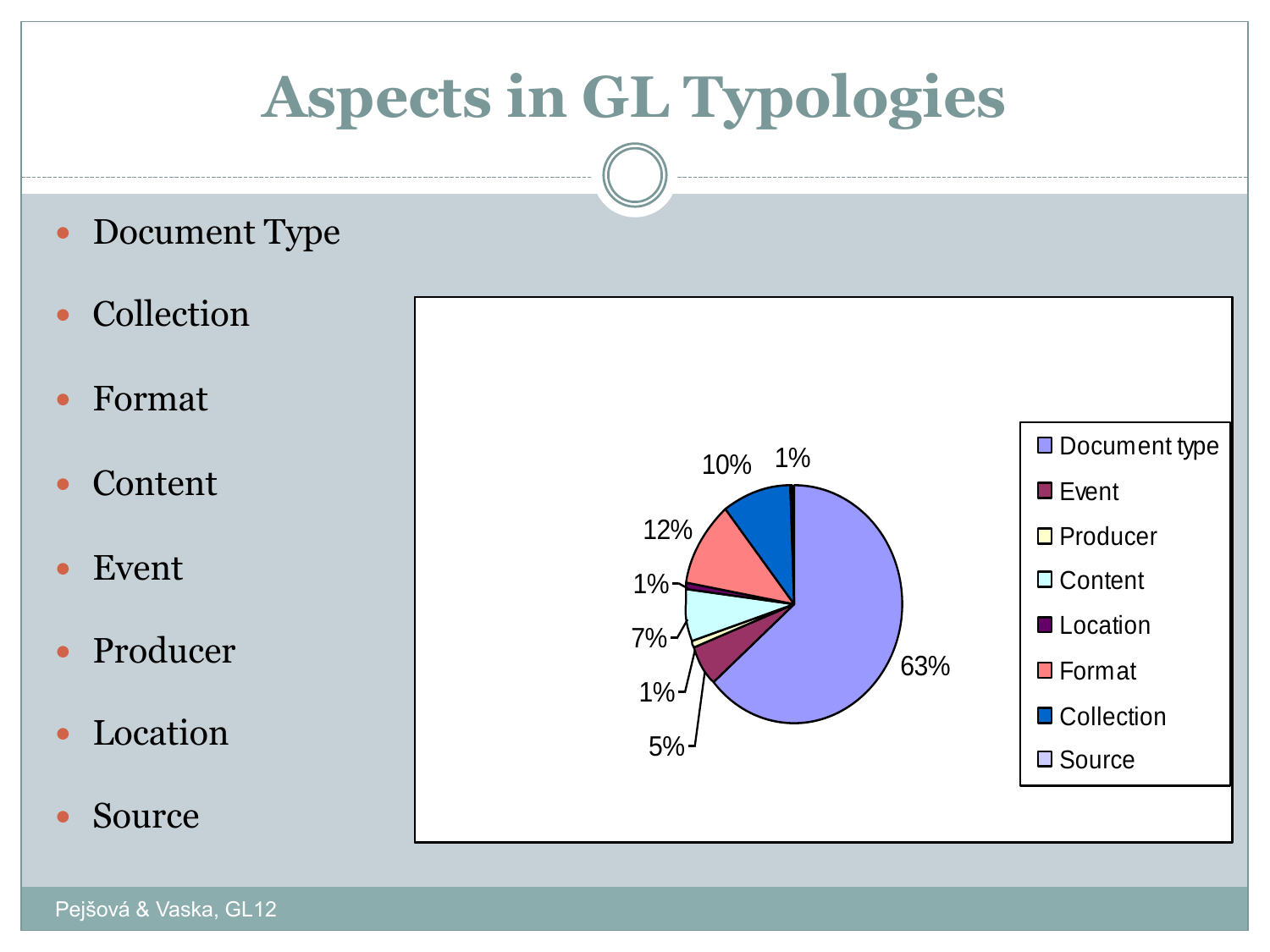## **Creating a GL Typology Classification System**

- Implementing a quality control system to guarantee the credibility of grey literature
- Evaluating grey literature document types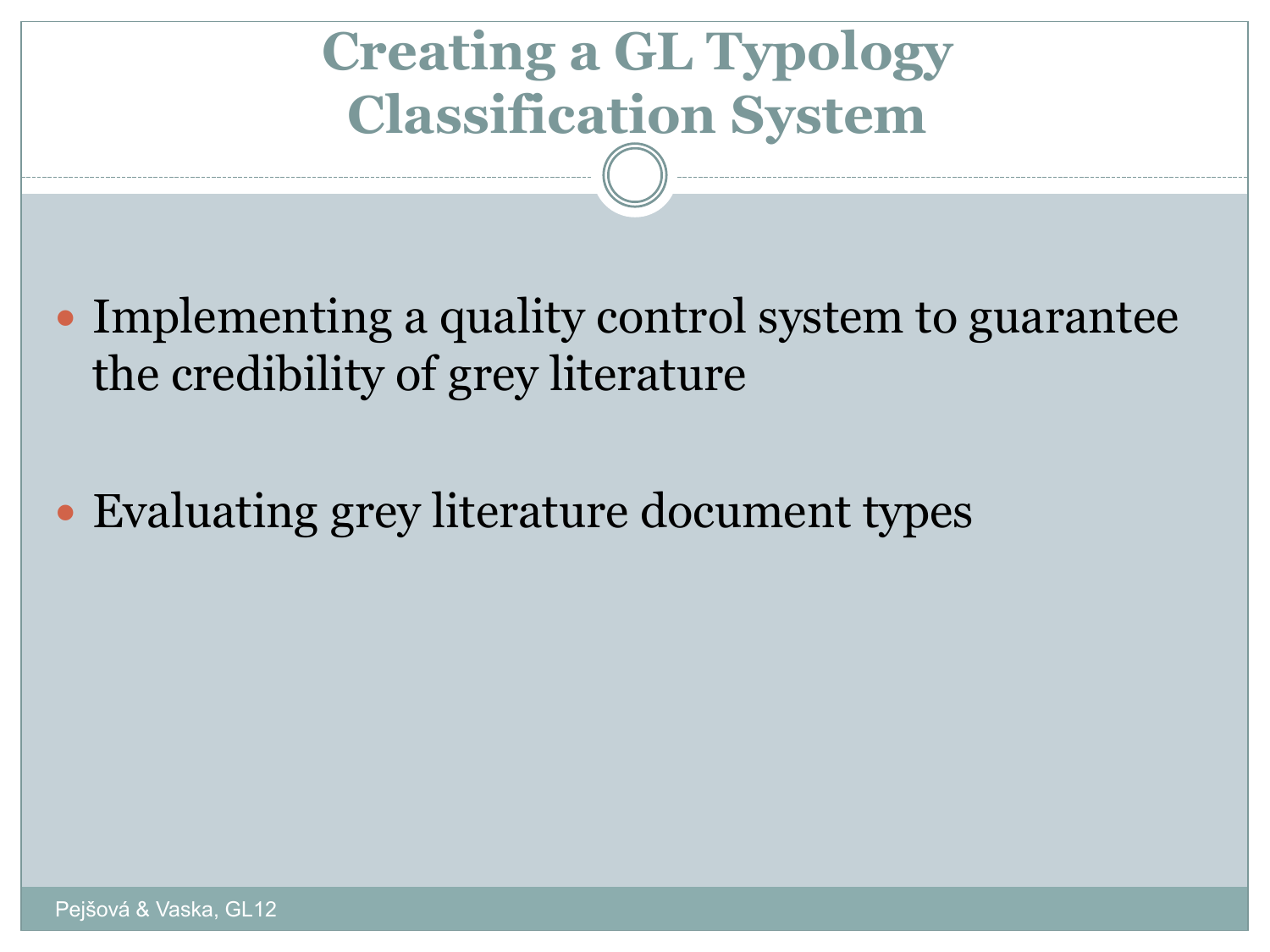## **GL Typology Working Group**

#### • Discussion:

Hosted by NTK (National Technical Library)

**<http://code.google.com/p/grey-literature-typology/>**

#### • Working Group Members

- Petra Pejšová
- Marcus Vaska
- Jindřich Mynarz
- Dominic Farace
- Tereza Simandlová
- Vojtěch Svátek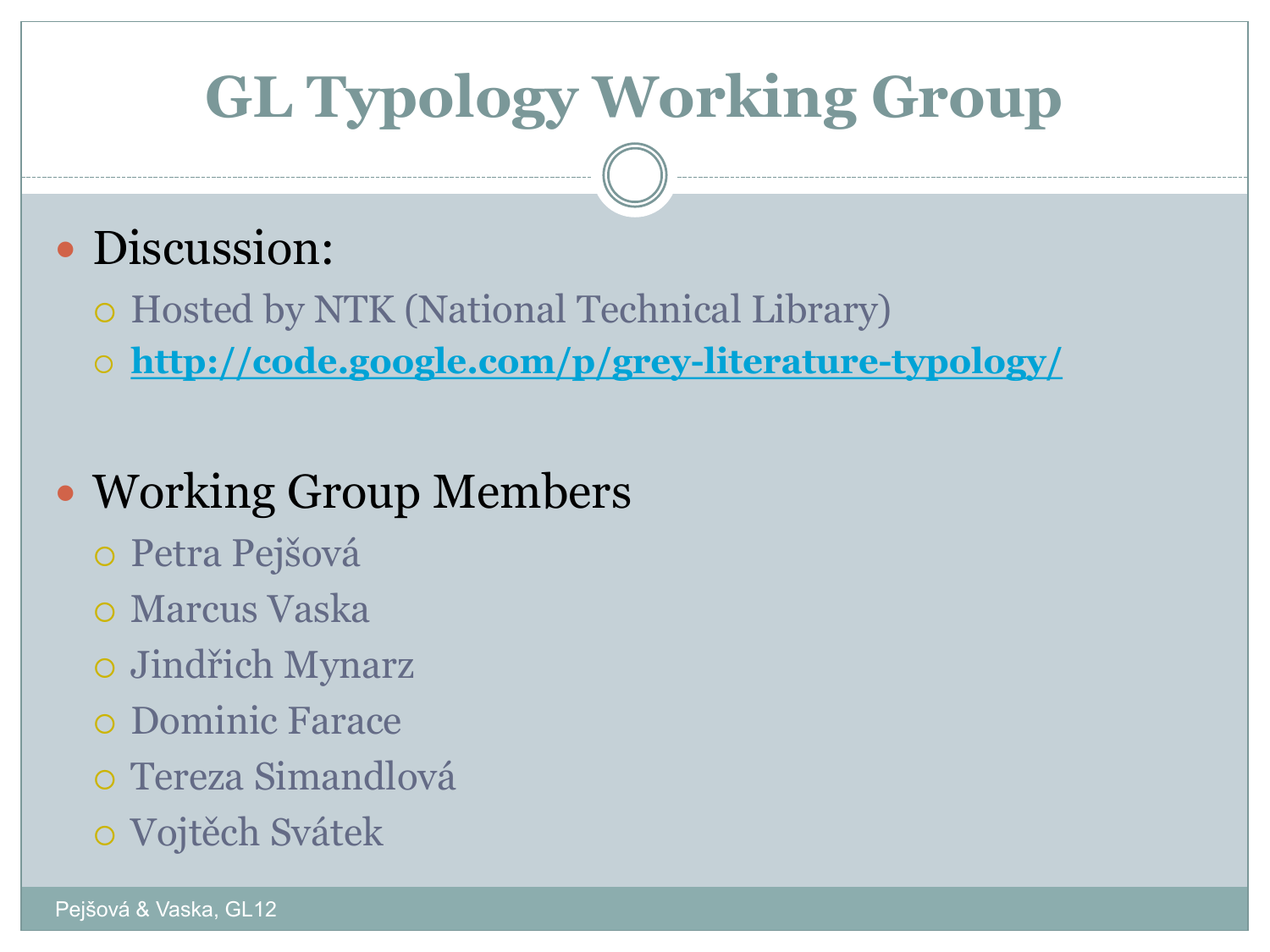#### **Publishing the Vocabulary of the Types of Grey Literature as Linked Data**

#### • Transforming the GL typology into machinereadable format

GL12 poster by Jindřich Mynarz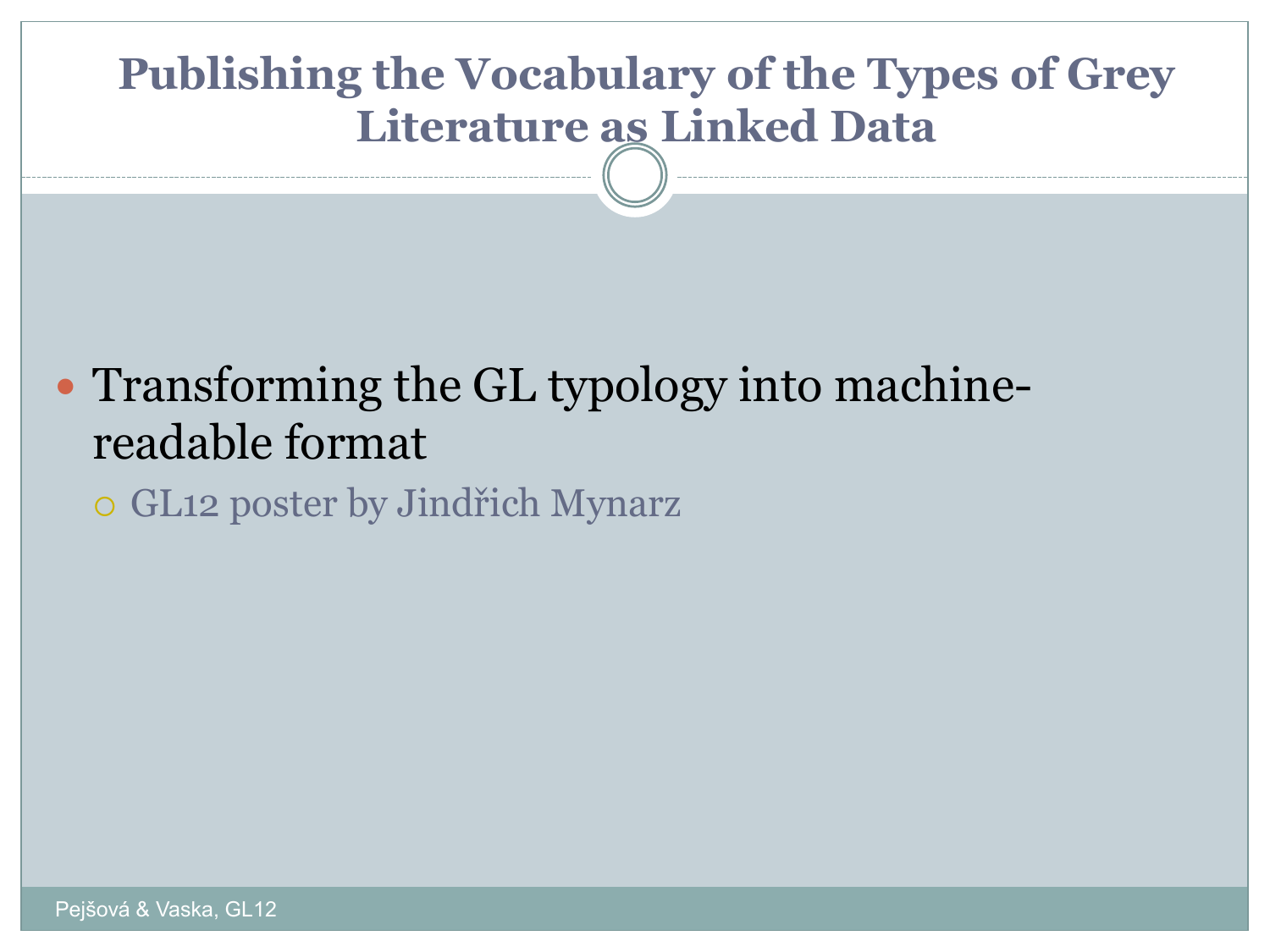### **GL Typology Working Group: Proposed Schedule**

- Open for comments from the GL community until March 31, 2011
- Apply comments until May 31, 2011
- 1st version available by June 30, 2011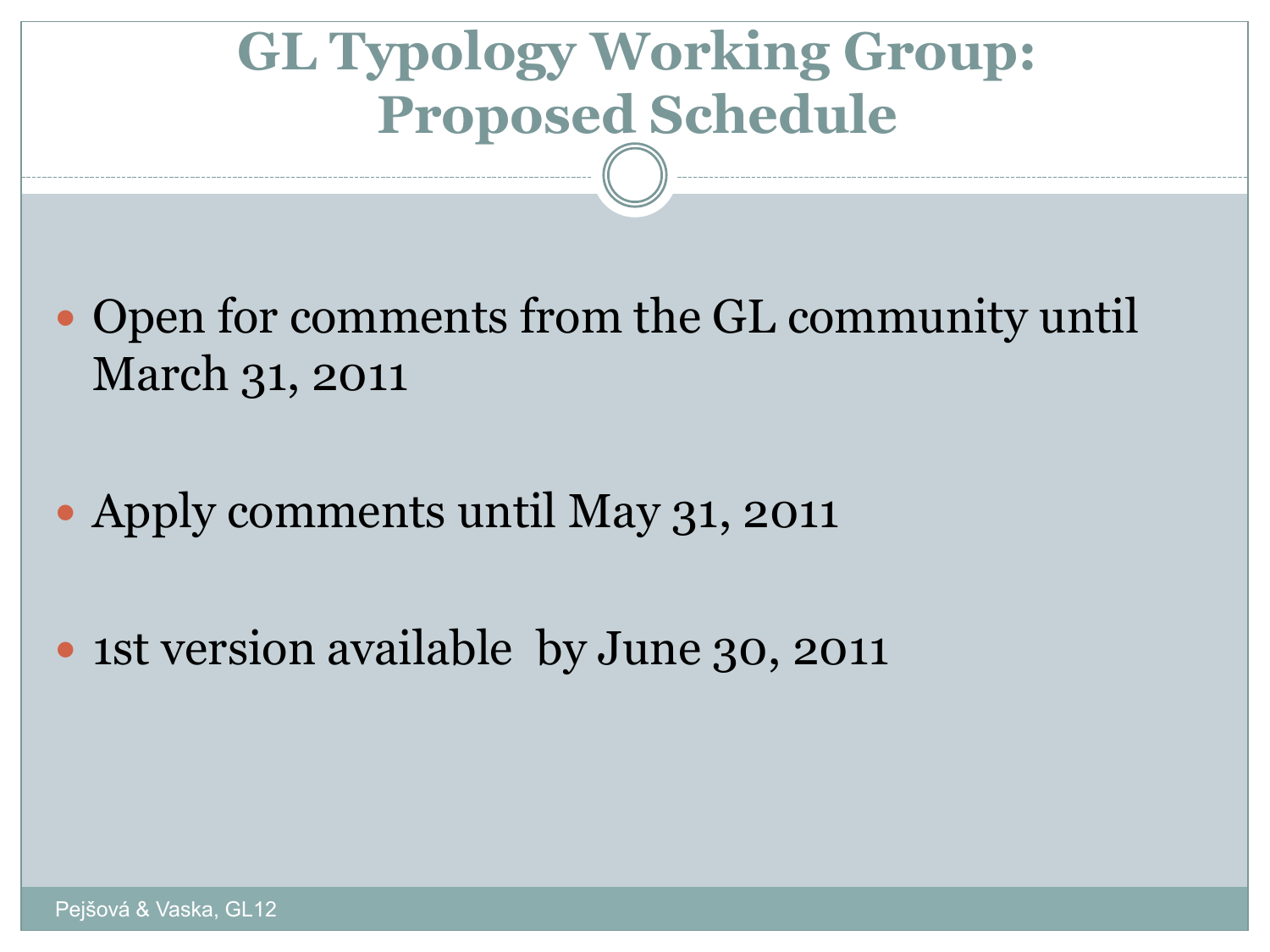### **Future Plans & Directions**

- Define and describe GL document types
- Translate the proposed typology into other languages